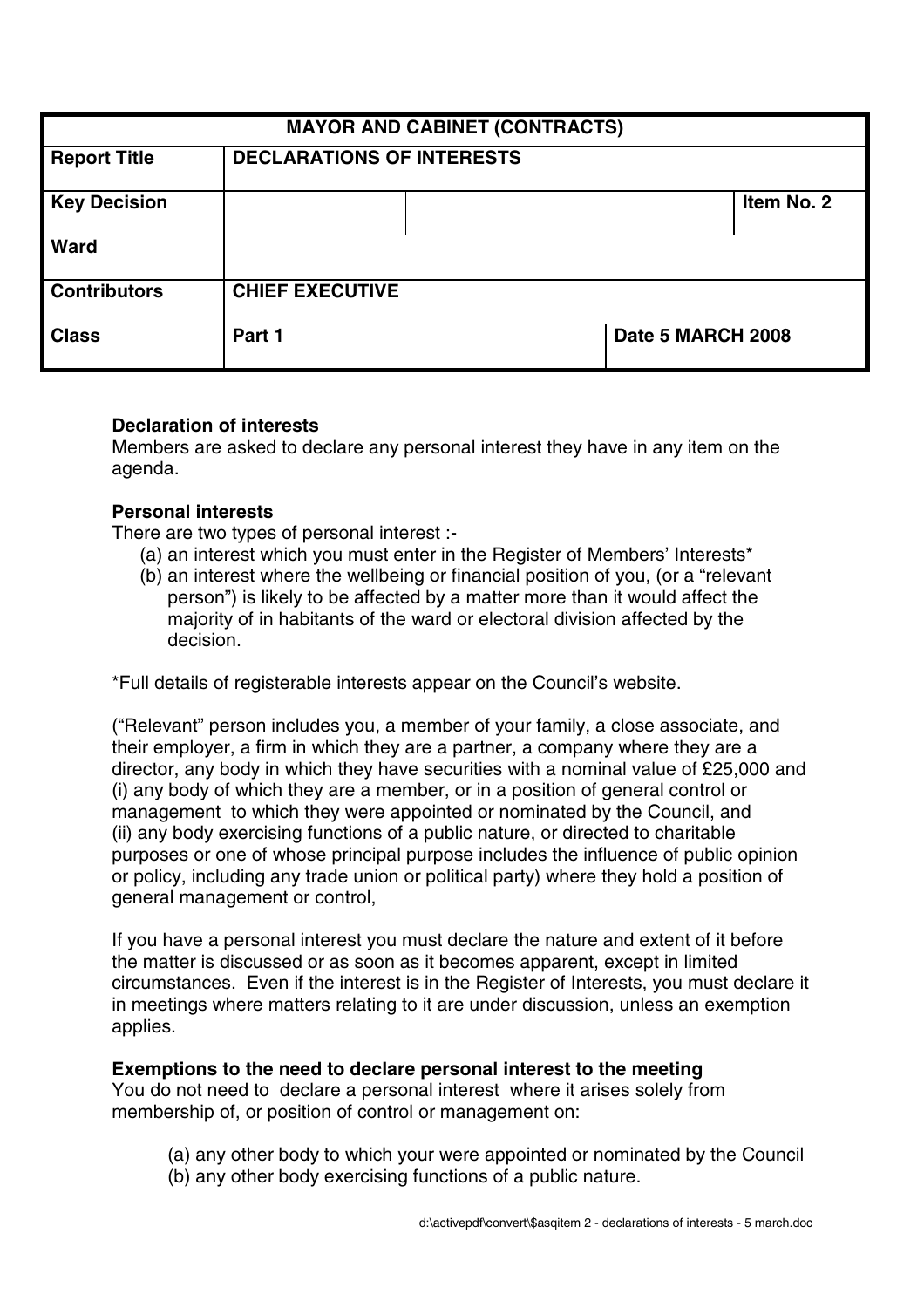In these exceptional cases, unless your interest is also prejudicial, you only need to declare your interest if and when you speak on the matter .

### **Sensitive information**

If the entry of a personal interest in the Register of Interests would lead to the disclosure of information whose availability for inspection creates or is likely to create a serious risk of violence to you or a person living with you, the interest need not be entered in the Register of Interests, provided the Monitoring Officer accepts that the information is sensitive. Where this is the case, if such an interest arises at a meeting, it must be declared but you need not disclose the sensitive information.

### **Prejudicial interests**

Your personal interest will also be prejudicial if all of the following conditions are met:

- (a) it does not fall into an exempt category (see below)
- (b) the matter affects either your financial interests or relates to regulatory matters - the determining of any consent, approval, licence, permission or registration
- (c) a member of the public who knows the relevant facts would reasonably think your personal interest so significant that it is likely to prejudice your judgement of the public interest.

## **Categories exempt from being prejudicial interest**

- (a)Housing holding a tenancy or lease with the Council unless the matter relates to your particular tenancy or lease; (subject to arrears exception)
- (b) School meals, school transport and travelling expenses; if you are a parent or guardian of a child in full time education, or a school governor unless the matter relates particularly to the school your child attends or of which you are a governor;
- (c) Statutory sick pay; if you are in receipt
- (d) Allowances, payment or indemnity for members
- (e)Ceremonial honours for members
- (f) Setting Council Tax or precept (subject to arrears exception)

# **Effect of having a prejudicial interest**

If your personal interest is also prejudicial, you must not speak on the matter. Subject to the exception below, you must leave the room when it is being discussed and not seek to influence the decision improperly in any way.

# **Exception**

The exception to this general rule applies to allow a member to act as a community advocate notwithstanding the existence of a prejudicial interest. It only applies where members of the public also have a right to attend to make representation, give evidence or answer questions about the matter. Where this is the case, the member with a prejudicial interest may also attend the meeting for that purpose. However the member must still declare the prejudicial interest, and must leave the room once they have finished making representations, or when the meeting decides they have